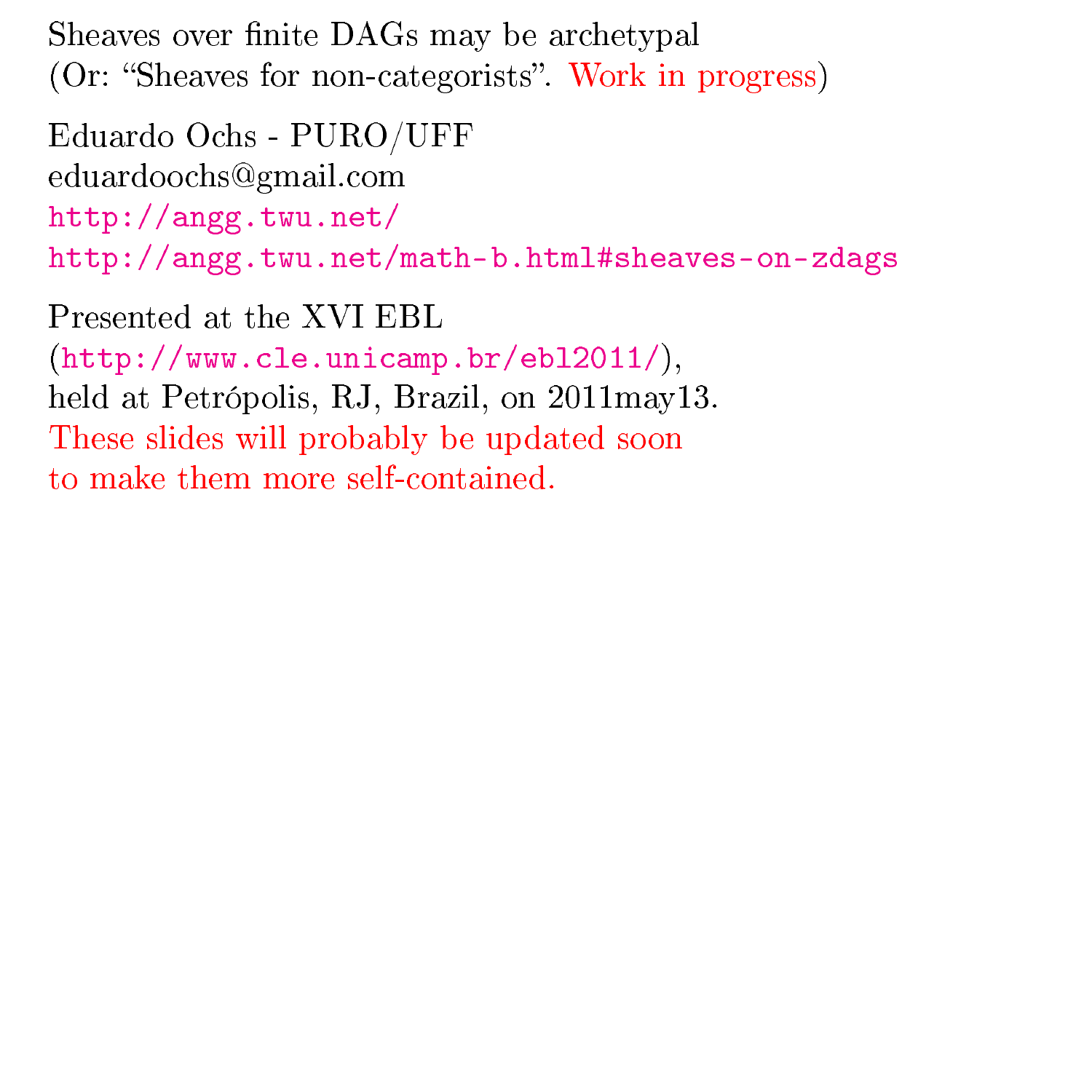Index of the slides:

<span id="page-1-17"></span><span id="page-1-16"></span><span id="page-1-15"></span><span id="page-1-14"></span><span id="page-1-13"></span><span id="page-1-12"></span><span id="page-1-11"></span><span id="page-1-10"></span><span id="page-1-9"></span><span id="page-1-8"></span><span id="page-1-7"></span><span id="page-1-6"></span><span id="page-1-5"></span><span id="page-1-4"></span><span id="page-1-3"></span><span id="page-1-2"></span><span id="page-1-1"></span><span id="page-1-0"></span>

| Our favorite sheaves and presheaves  11 |
|-----------------------------------------|
|                                         |
|                                         |
|                                         |
|                                         |
|                                         |
|                                         |
|                                         |
|                                         |
|                                         |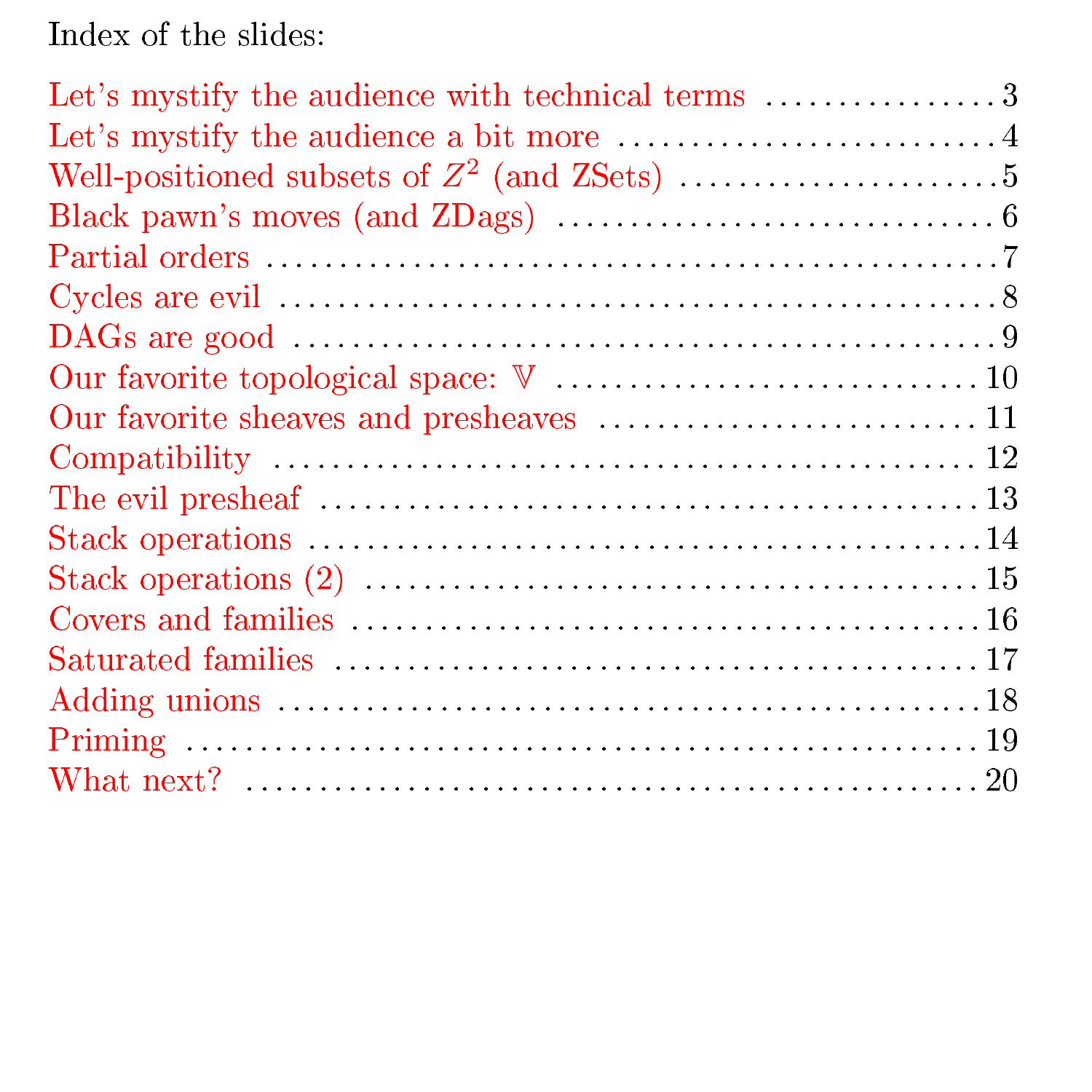<span id="page-2-0"></span>[3. Let's mystify the audience with technical terms](#page-1-0)

# Modal logic:

S4 has the finite model property.

We have Gödel's translation: intuitionistic logic  $\rightarrow$  S4 So: as  $\neg \neg P \supset P$  is not a theorem of intutionistic logic  $\Rightarrow$  there is a finite model (with two worlds)

in which  $\neg\neg P \supset P$  is not true.

These finite counter-models are good for developing intuition about intuitionistic logic.

# Category Theory:

Let  $W$  be a finite poset. (W is a system of possible worlds for S4, viewed as a category). Then  $\mathbf{Set}^{\mathbb{W}}$  is a topos of presheaves. The logic of toposes is intuitionistic, and in  $\textbf{Set}^{\mathbb{W}} = \textbf{Set}^{\bullet \to \bullet}$  we can falsify  $\neg \neg P \supset P$ .

Claim:

Toposes of the form  $\mathbf{Set}^{\mathbb{W}}$  are good for developing intuition about Topos Theory (and CT in general).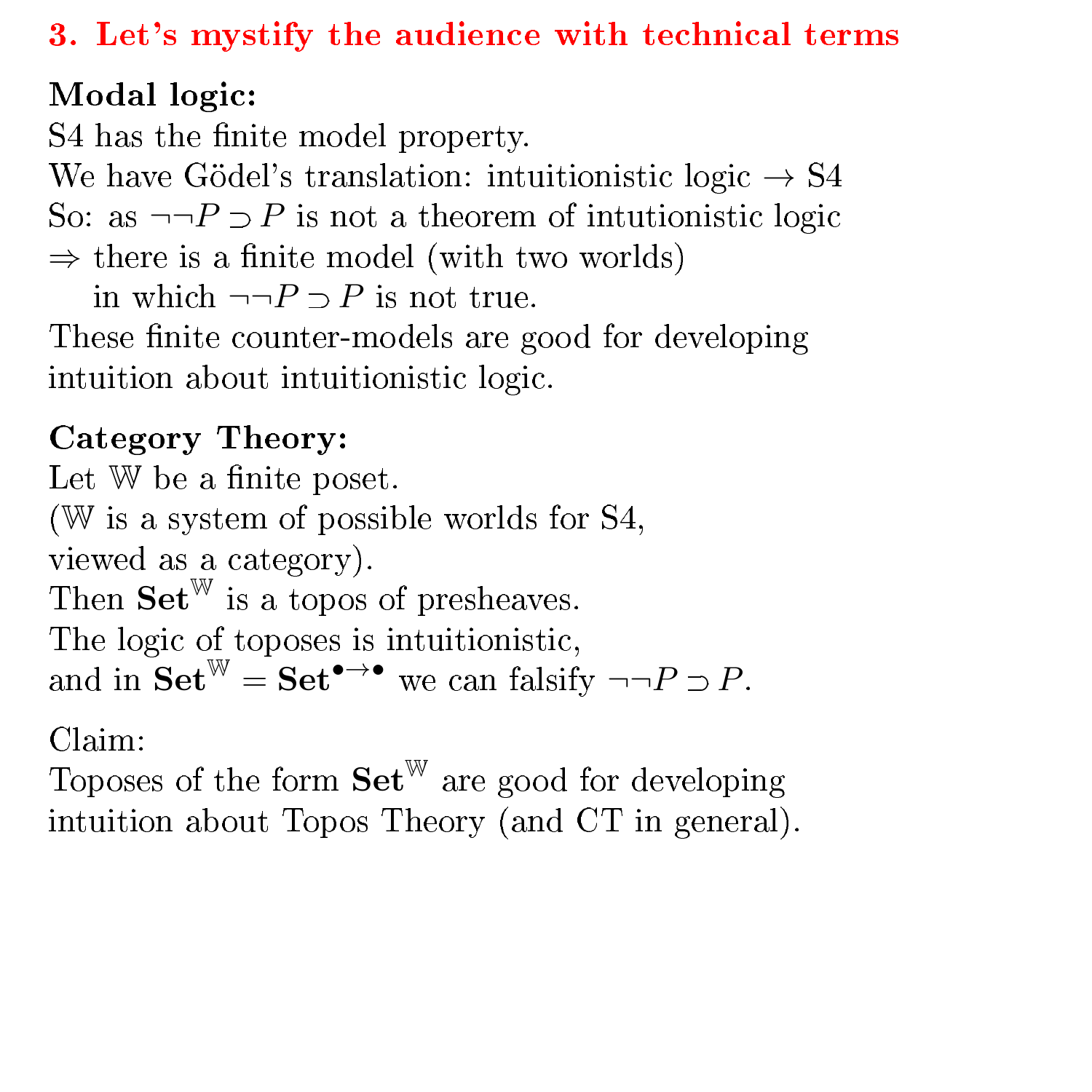# <span id="page-3-0"></span>[4. Let's mystify the audience a bit more](#page-1-1)

Sheaves are very important in Topos Theory. Category Theory is hard (too abstract). Even basic sheaf theory is too hard. Idea: Let's use toposes of the form  $\mathbf{Set}^{\mathbb{W}}$ to learn about sheaves!

In "Internal Diagrams in Category Theory" (2010) I "defined" (loosely) a way of thinking diagrammatically, and a notion of how much "mental space" each idea takes.

Specializations behave like projections, Generalizations behave like liftings:



Can we learn/define/understand sheaves in toposes of the form  $\mathbf{Set}^{\mathbb{W}}$ and then lift the theory to the general case?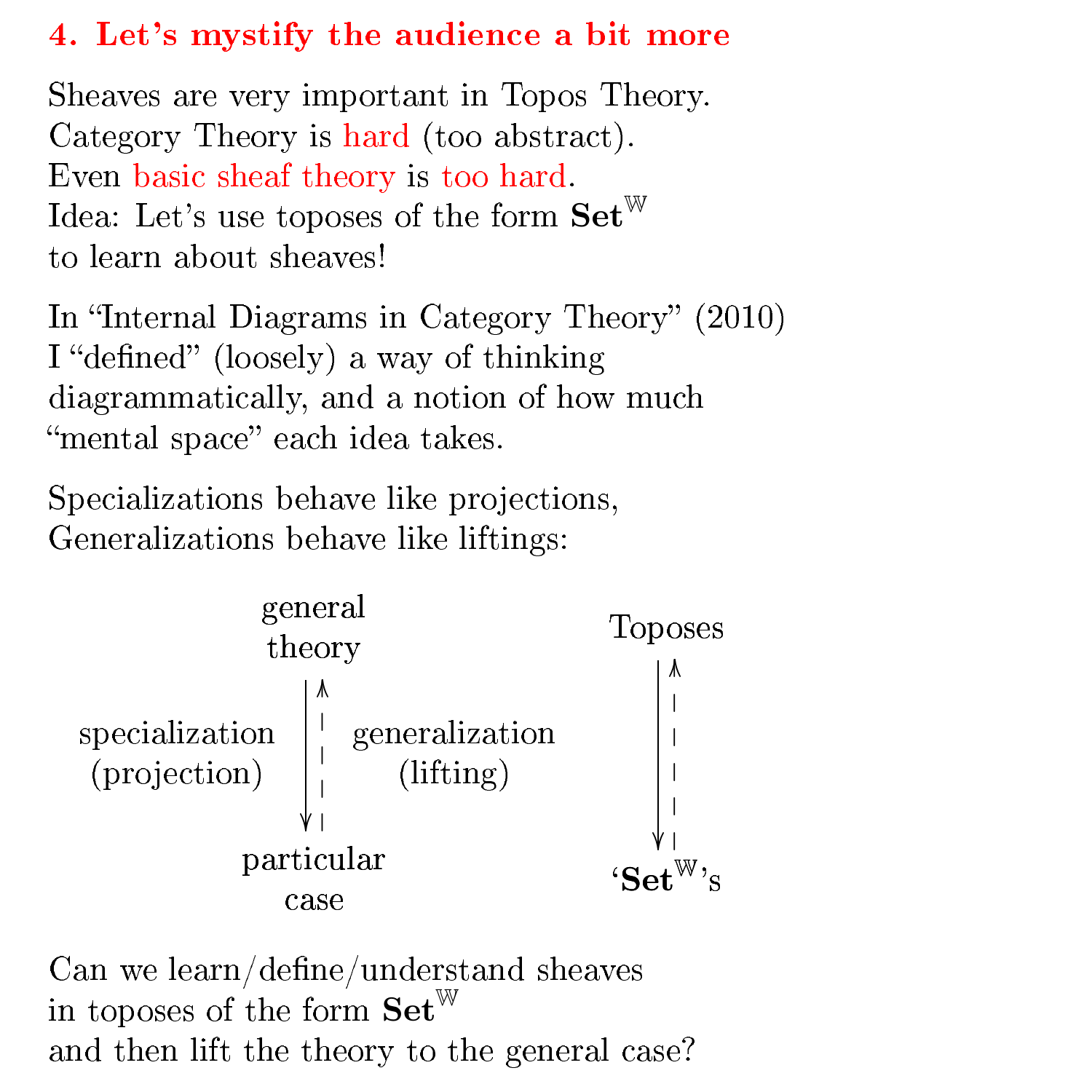# <span id="page-4-0"></span>[5. Well-positioned subsets of](#page-1-2)  $Z^2$  (and ZSets)

Def: a subset  $D = \{(x_1, y_1), ..., (x_n, y_n)\} \subset \mathbb{Z}^2$ is well-positioned when  $\inf_i x_i = 0$  and  $\inf_i y_i = 0$ .

Def: ZSet is a finite well-positioned subset of  $\mathbb{Z}^2$ .

Examples:  $Y = \{(0, 2), (2, 2), (1, 1), (1, 0)\}\$  $K = \{(1,3), (0,2), (2, 2), (1, 1), (1, 0)\}\$ 

They will usually be named according to their shapes  $(X'$  is for  $'$ Kite').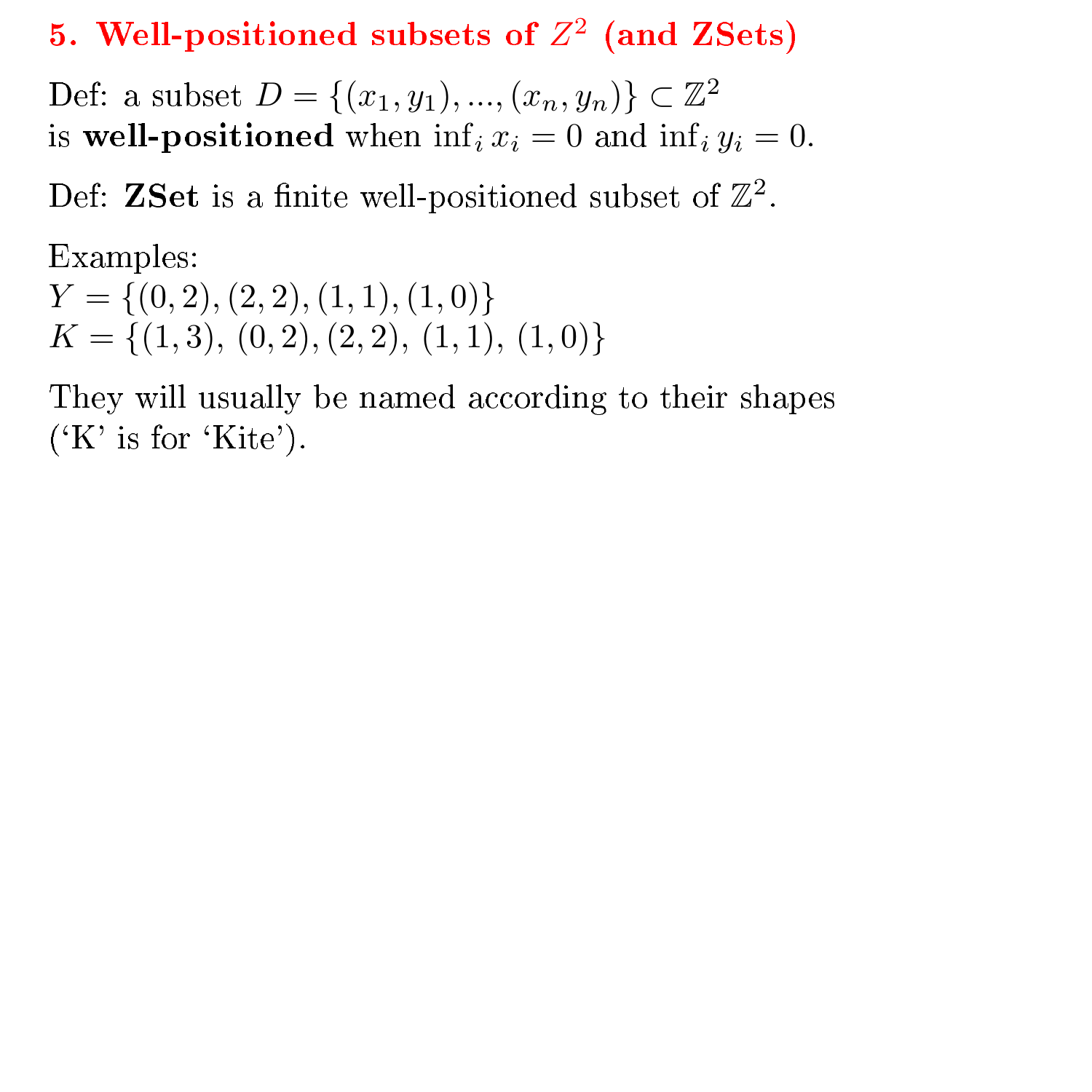## <span id="page-5-0"></span>[6. Black pawn's moves \(and ZDags\)](#page-1-3)



Example:

Let  $K = \{(1,3), (0,2), (2, 2), (1, 1), (1, 0)\}.$ Then the set of **black pawn's moves** on  $K$ , BPM<sub>K</sub>, is the set of 5 arrows at the right. Let  $\mathbb{K} = (K, \text{BPM}_K) \leftarrow \text{this a DAG}.$ 

Every ZSet D induces a DAG  $\mathbb{D} = (D, \text{BPM}_D) \leftarrow \text{this a ZDag}.$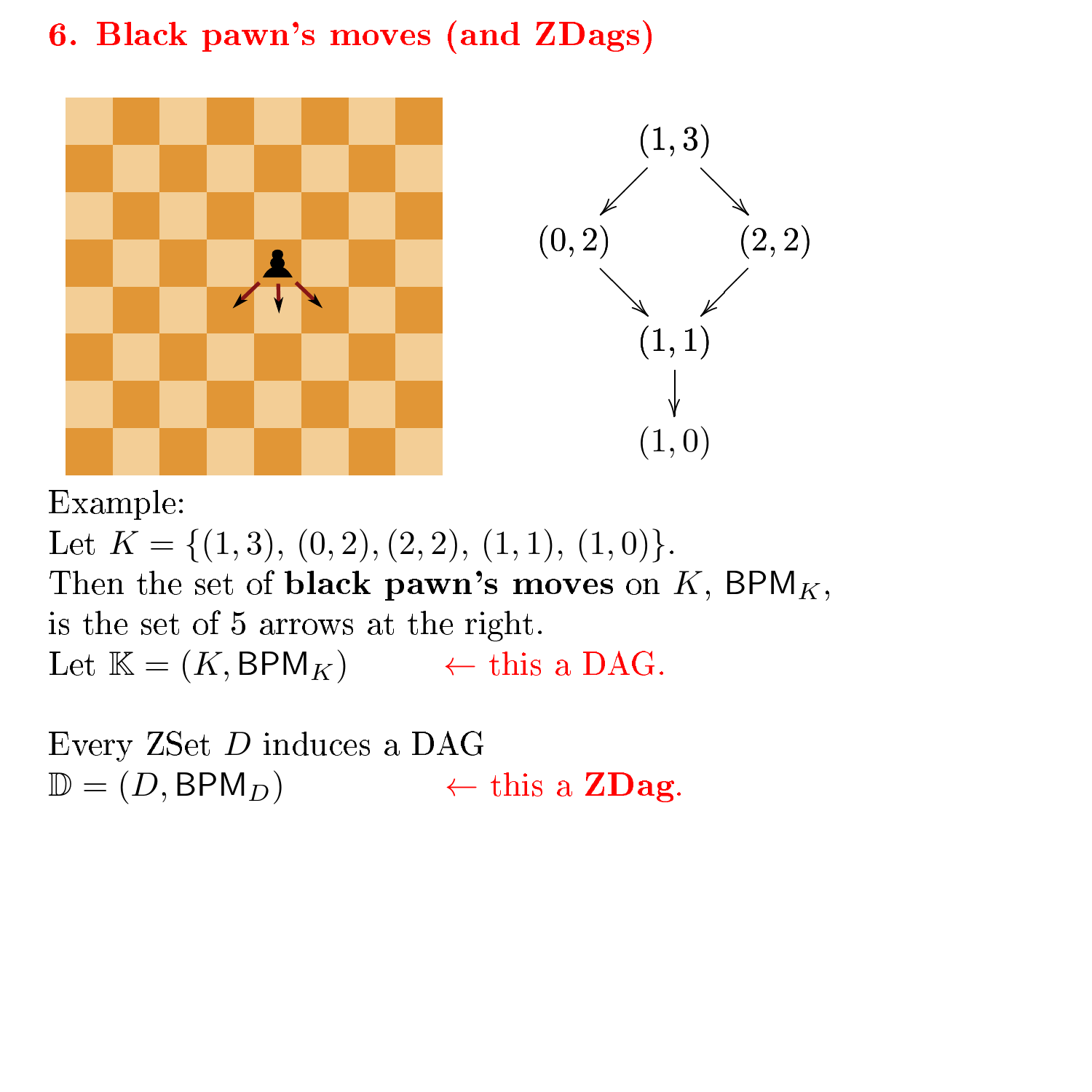### <span id="page-6-0"></span>[7. Partial orders](#page-1-4)

We are interested in S4 and categories, so we like relations that are reflexive and transitive. It is clumsy to draw  $(Y, \text{BPM}^*_Y)$  (at the right), so we'd like to make  $(Y, \text{BPM}_Y)$  (at the left) stand for  $(Y, \text{BPM}_Y^*)$ .



Let's say that two relations,  $R$  and  $S$ , are equivalent if  $R^* = S^*$ . The class  $[R] = \{ S \mid S^* = R^* \}$  has a top element,  $R^*$ , obtained by a kind of saturation process (transitive-reflexive closure).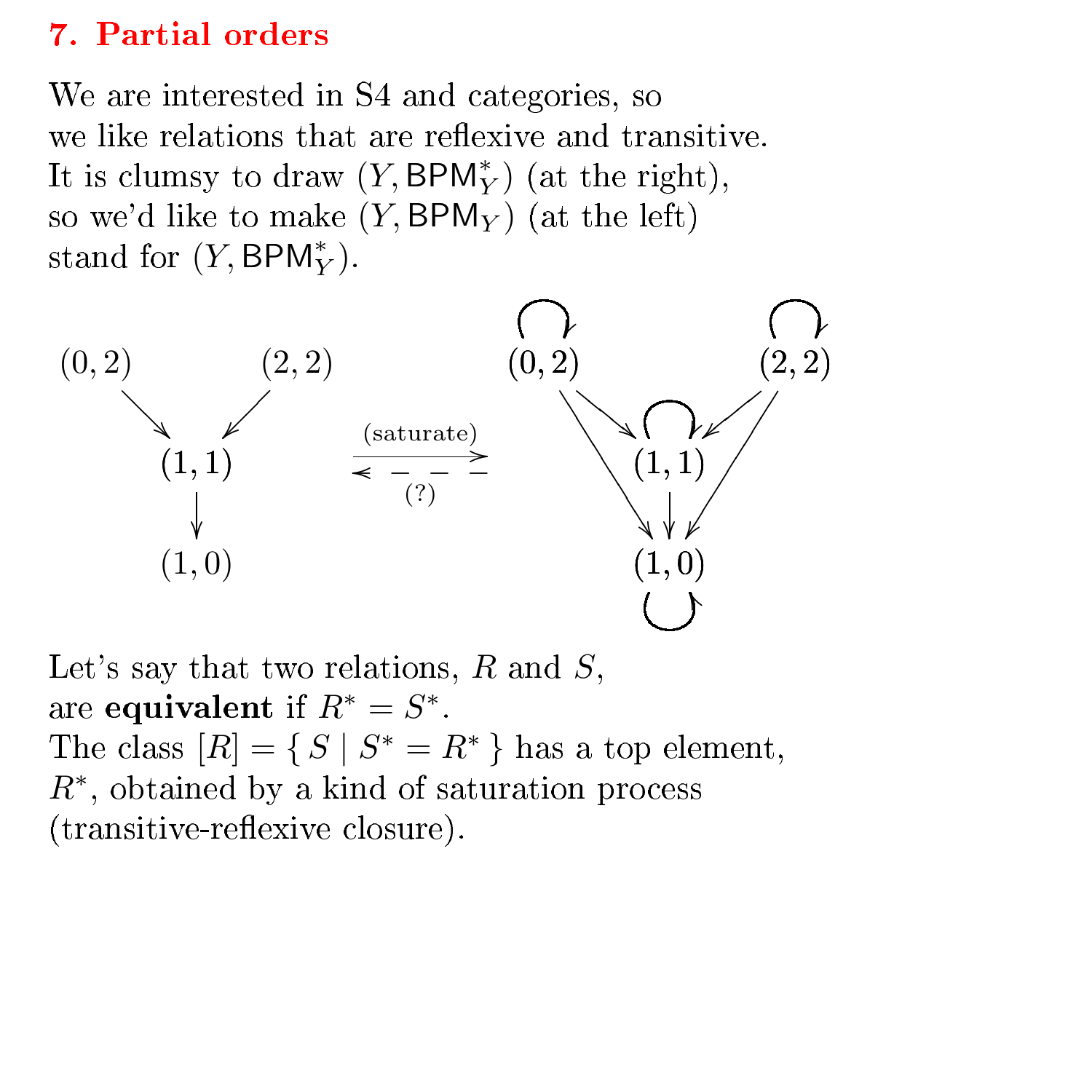### <span id="page-7-0"></span>[8. Cycles are evil](#page-1-5)

Let  $T = (\{1, 2, 3\}, \{1, 2, 3\}^2)$  be the complete graph on  $\{1, 2, 3\}$ . Then  $[T]$  has two different minimal elements:



If we want to represent partial orders by minimal graphs we will need to avoid these...

"Reflexive" arrows, i.e., those of the form  $\alpha \to \alpha$ 

are (sort of) irrelevant, so let's ignore them:

Def:  $R^{\text{refl}}$  is R plus all reflexive arrows.

Def:  $R<sup>irr</sup>$  is  $R$  minus all reflexive arrows.

Def: R is acyclic when  $R^{irr}$  has no cycles.  $\leftarrow$  not standard! Then in each class  $[R]$  either all elements are acyclic or all are cyclic.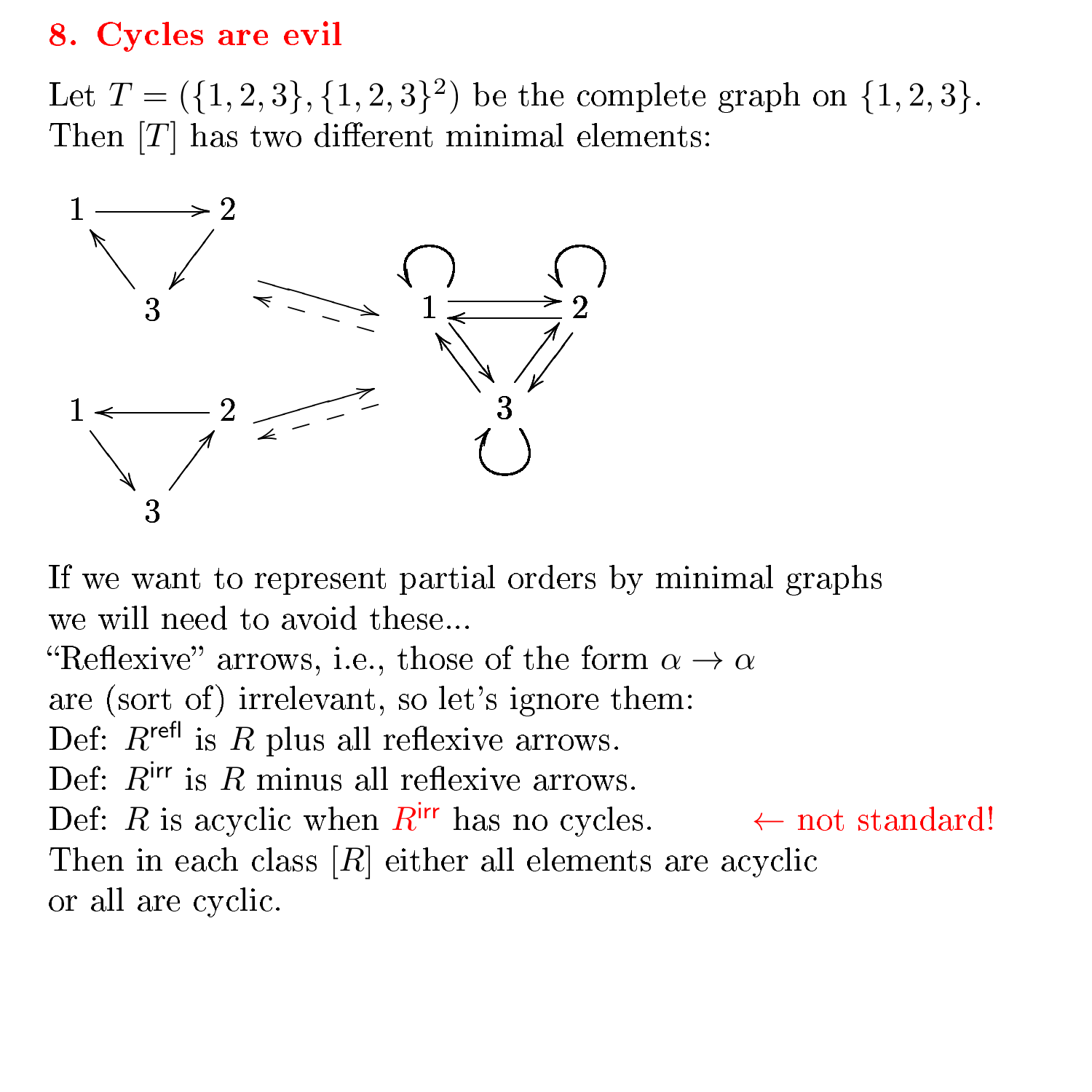### <span id="page-8-0"></span>[9. DAGs are good](#page-1-6)

"Acyclic" for us is "acyclic modulo reflexive arrows"... Consider the set of DAGs on a finite set of vertices  $A$ . The equivalence relation  $R \sim S \iff R^* = S^*$ partitions it into equivalent classes that are "diamond-shaped", i.e., "everything between a top and a bottom element":  $[R] = \{ R' \mid R^{\text{ess}} \subseteq R' \subseteq R^* \}.$ To build  $R<sup>ess</sup>$  from R we drop all "non-essential arrows". (This is the dual of the saturation  $R \mapsto R^*$ ).

Moral: we can represent finite partial orders canonically by their minimal DAGs (that only have "essential arrows"). ZDags are finite, acyclic, and minimal.  $8-$ )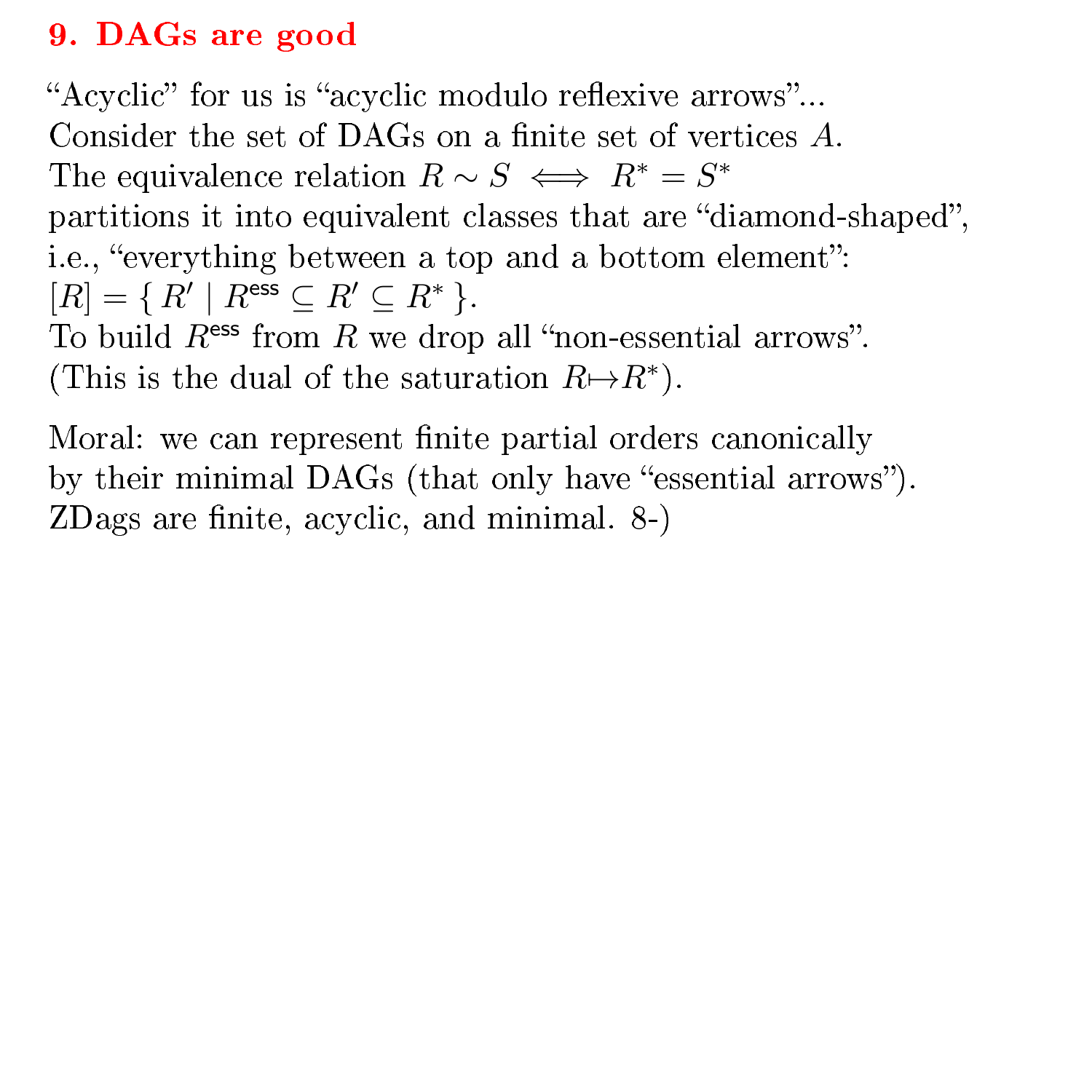#### <span id="page-9-0"></span>[10. Our favorite topological space:](#page-1-7)  $V$

Here it is:

as a DAG,  $\mathbb{V} = (V, \text{BPM}_V) = (\{\alpha, \beta, \gamma\}, \{(\alpha \to \gamma), (\beta \to \gamma)\})$ as a partial order,  $\mathbb{V} = (V, \textsf{BPM}_V^*)$ as a top. space,  $\mathbb{V} = (X, \mathcal{O}(X)) \longrightarrow$  note the renaming! =  $(X, \{\{\alpha, \beta, \gamma\}, \{\alpha, \gamma\}, \{\beta, \gamma\}, \{\gamma\}, \{\}\})$  $=(X, \{X, U, V, W, \emptyset\})$   $\leftarrow$  names for the open sets  $=(X, \{1, 1, 10, 01, 00, 00\})$   $\leftarrow$  positional notation!

We can think of it as a quotient topology on  $\mathbb{R}$ ...



I draw  $X$  on top because it "covers" the other open sets, and because  $^{11}_1$  is  $\top$  ("Top") in the Heyting algebra (but  $\top$  is also the terminal... the HA must  $\mathbb{K}^{\text{op}}$ ). Surprise:  $(\mathcal{O}(X), \supseteq^{ess})$  is a ZDag!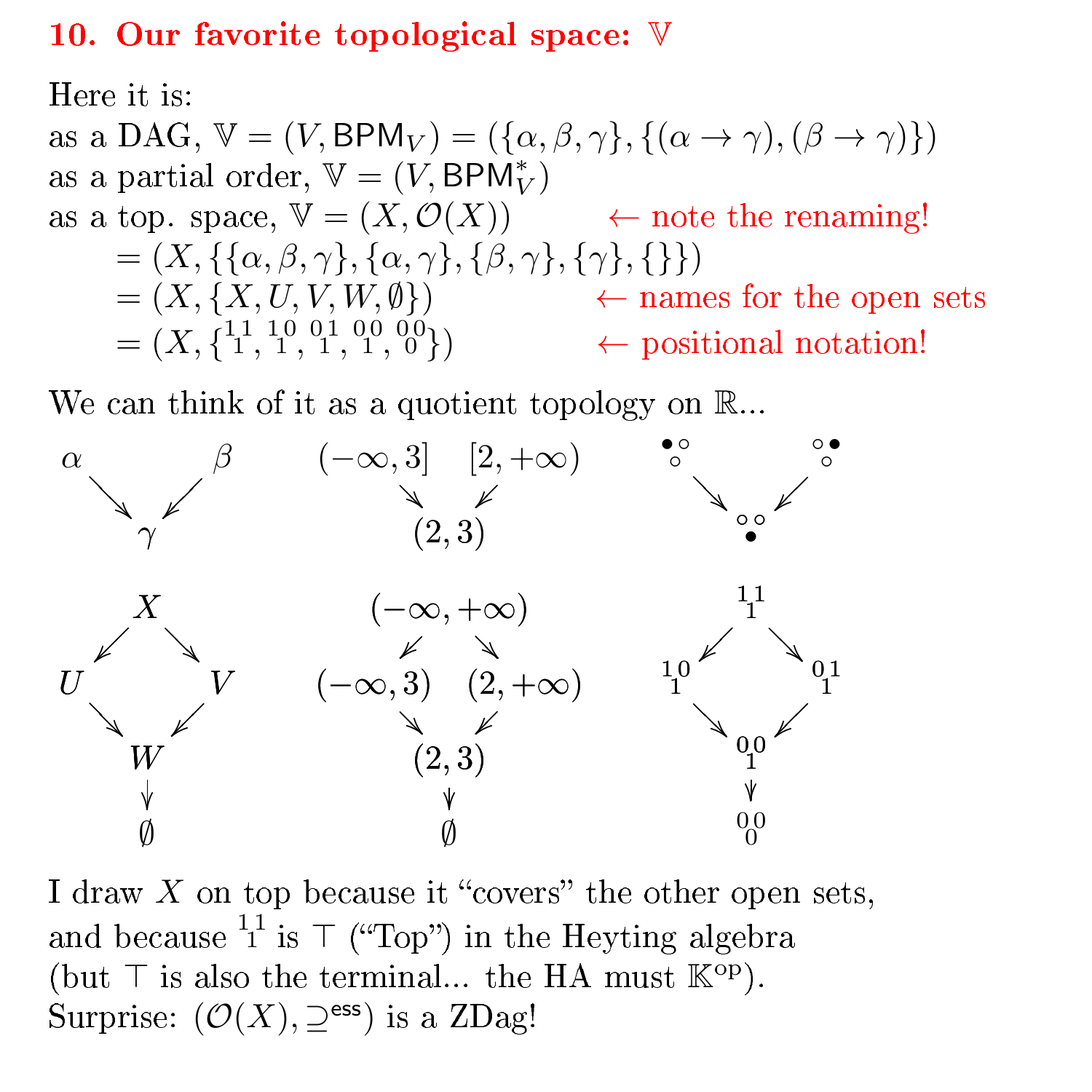#### <span id="page-10-0"></span>[11. Our favorite sheaves and presheaves](#page-1-8)

Let's write  $\mathcal{O}(\mathbb{R})$  for  $(\mathcal{O}(\mathbb{R}), \subseteq) \qquad \leftarrow$  a category  $(\nearrow \nwarrow)$ and  $\mathcal{O}(\mathbb{R})^{\text{op}}$  for  $(\mathcal{O}(\mathbb{R}), \supseteq)$ . ← another  $(\swarrow \searrow)$ Then  $\mathcal{C}^{\infty} \in \mathbf{Set}^{\mathcal{O}(\mathbb{R})^{\mathrm{op}}}$  is a sheaf. Bad news: it is too big to visualize.

We write  $\mathbb{V} \equiv \mathbf{S} \text{ and } \mathbb{K} = \mathbb{V}' \equiv \mathbf{S} \text{.}$ Let's define presheaves  $C^{\infty}, E \in \mathbf{Set}^{\mathbb{K}}.$ A presheaf in  $\mathbf{Set}^{\mathbb{D}}$  is just a functor from  $\mathbb{D}$  to  $\mathbf{Set}$ . Sheafness is separatedness plus collatedness.  $C^{\infty}$  will obey both, and E will fail both.

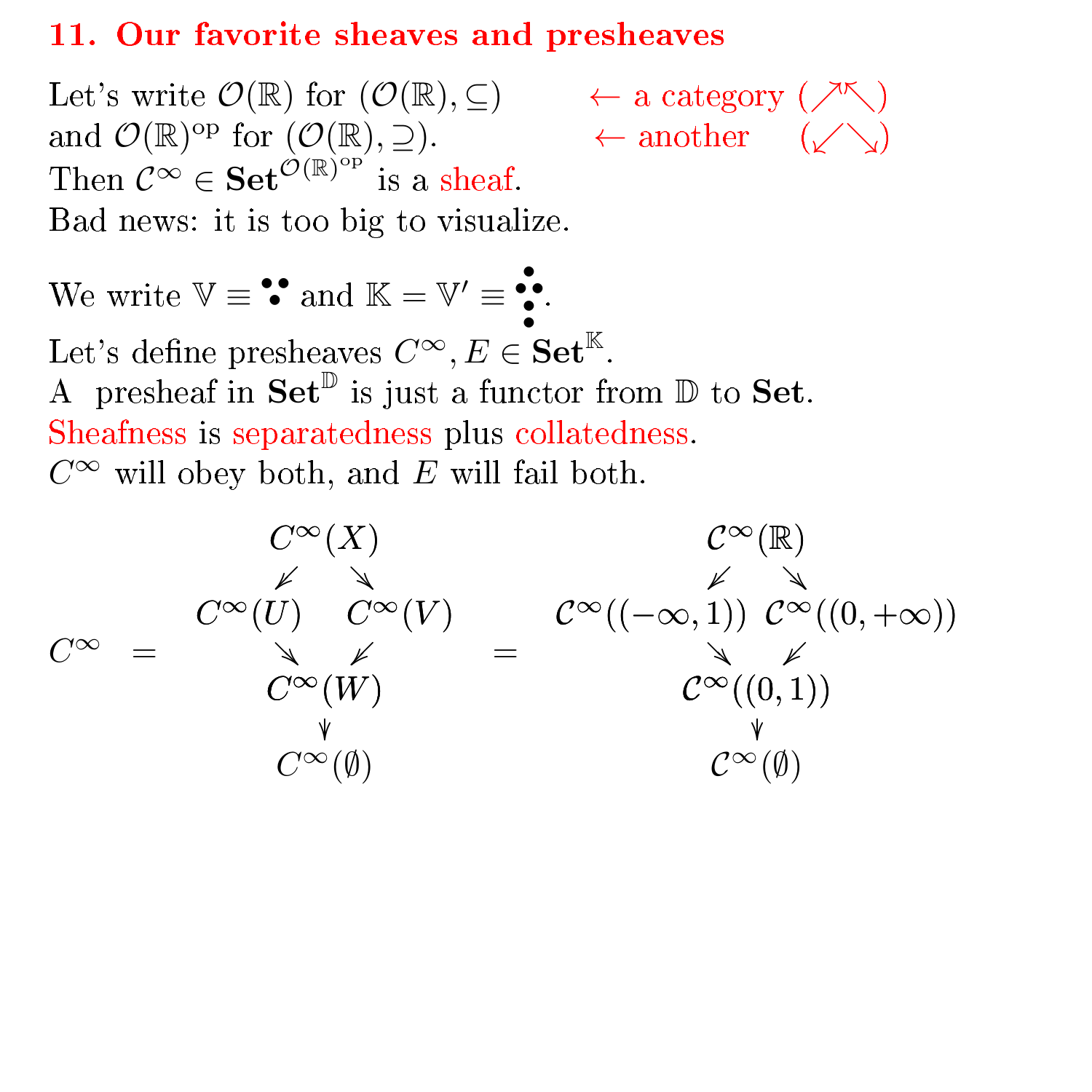#### <span id="page-11-0"></span>[12. Compatibility](#page-1-9)

Let  $U = (-\infty, 3)$  and  $V = (2, \infty)$  (temporarily). Let  $f_U \in C^{\infty}(U,\mathbb{R})$  and  $f_V \in C^{\infty}(V,\mathbb{R})$ , in:

$$
\mathcal{C}^{\infty}(\mathbb{R},\mathbb{R})\\ \swarrow \searrow\\ \mathcal{C}^{\infty}((-\infty,3),\mathbb{R}) \qquad \mathcal{C}^{\infty}((2,+\infty),\mathbb{R})\\ \swarrow \\ \mathcal{C}^{\infty}((2,3),\mathbb{R})\\ \qquad \qquad \downarrow \\ \mathcal{C}^{\infty}(\emptyset,\mathbb{R})
$$

We say that two "locally defined functions",  $f_U$  and  $f_V$ , are compatible iff they "coincide wherever they're both defined" (in the example: on  $(2, 3)$ ). More precisely:  $f_U$  and  $f_V$  are compatible iff  $f_U|_{U\cap V} = f_V|_{U\cap V}$ .

Sheafness means that every **compatible family**  $\{f_U, \ldots, f_V\}$ has exactly one glueing to an  $f_{U\cup\ldots\cup V}$ (collatedness guarantees existence of a glueing,

separatedness guarantees that there is at most one).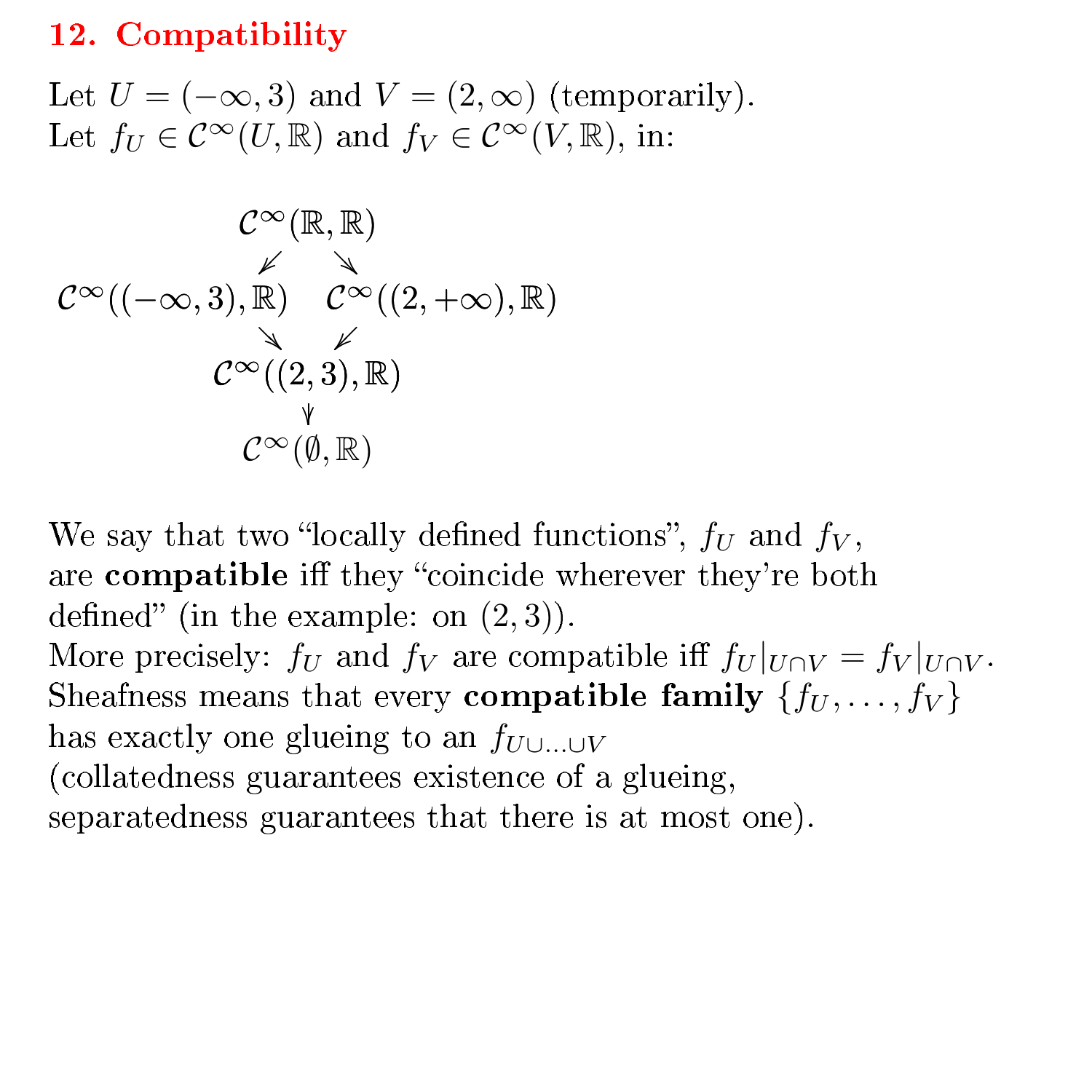#### <span id="page-12-0"></span>[13. The evil presheaf](#page-1-10)

Here is the "evil presheaf",  $E: \mathop{\bullet}\limits^{\bullet} \to \mathbf{Set}.$ Note that everything here is given explicitly restriction functions that are the images of black pawn's moves, e.g.,  $\rho_V^X : E(X) \to E(V)$ , are drawn; restriction functions like  $\rho^U_{U}$  are necessarily  $= id_{E(U)}$ , and restriction functions like  $\rho_W^X$  are obtained by composition. Note (again!) that  $E$  is a functor.



Then  $\{e_U, e_V\}$  is a compatible family, because  $e_U|_{U\cap V} := \rho^U_W(e_U) = e^W$  and  $e_V|_{U\cap V} := \rho^V_W(e_V) = e^W$ , but  $\{e_U,e_V\}$  has two different glueings,  $e_X$  and  $e'_X$ , so separatedness doesn't hold in  $E...$ Also,  $\{e_U, e'_V\}$  is another compatible family, and this one has no glueings. So collatedness also doesn't hold in E.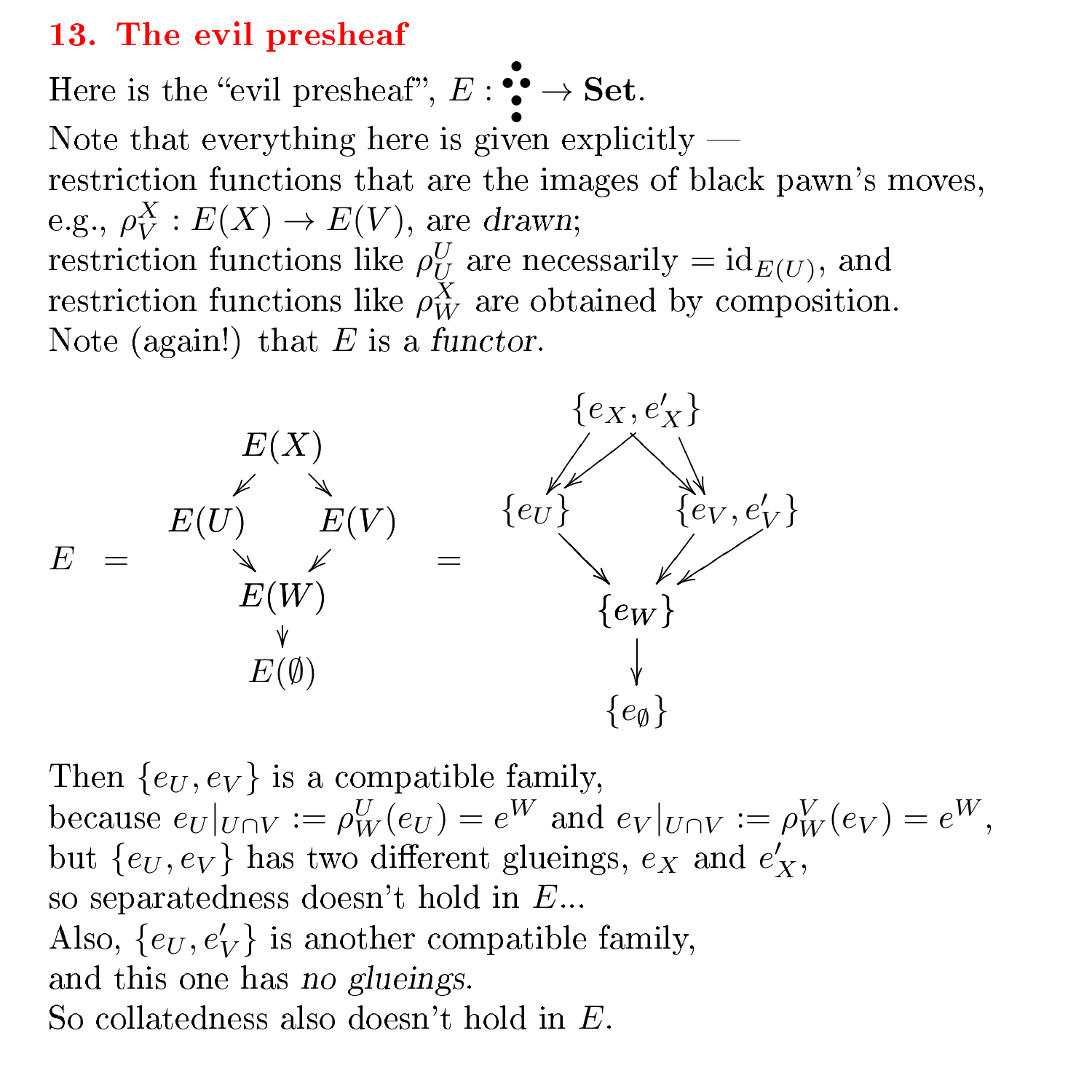### <span id="page-13-0"></span>[14. Stack operations](#page-1-11)

The fastest way to formalize all this is by using stacks. (This is not the standard way at all! I learned it from Harold Simmons's "The point-free approach to sheafification".)

This is  $E$  as a stack:  $\Sigma E = E(X) \sqcup E(U) \sqcup E(V) \sqcup E(W) \sqcup E(\emptyset)$ We have an operation called "extent",  $[e_U] = U$ , going from  $\Sigma E$  to  $\Omega = \{X, U, V, W, \emptyset\},\$ and a non-commutative  $\cdot$ , heavily overloaded, that behaves as restriction when its left arg is in  $\Sigma E$ and as intersection when its left arg is in  $\Omega$ :

$$
U \cdot V = U \wedge V
$$
  
\n
$$
= W
$$
  
\n
$$
U \cdot e_V = U \cdot [e_V]
$$
  
\n
$$
= U \cdot V
$$
  
\n
$$
= W
$$
  
\n
$$
e_U \cdot V = e_U|_{([e_U] \cdot V)}
$$
  
\n
$$
= e_W
$$
  
\n
$$
e_U \cdot e_V = e_U|_{([e_U] \cdot [e_V])}
$$
  
\n
$$
= e_W
$$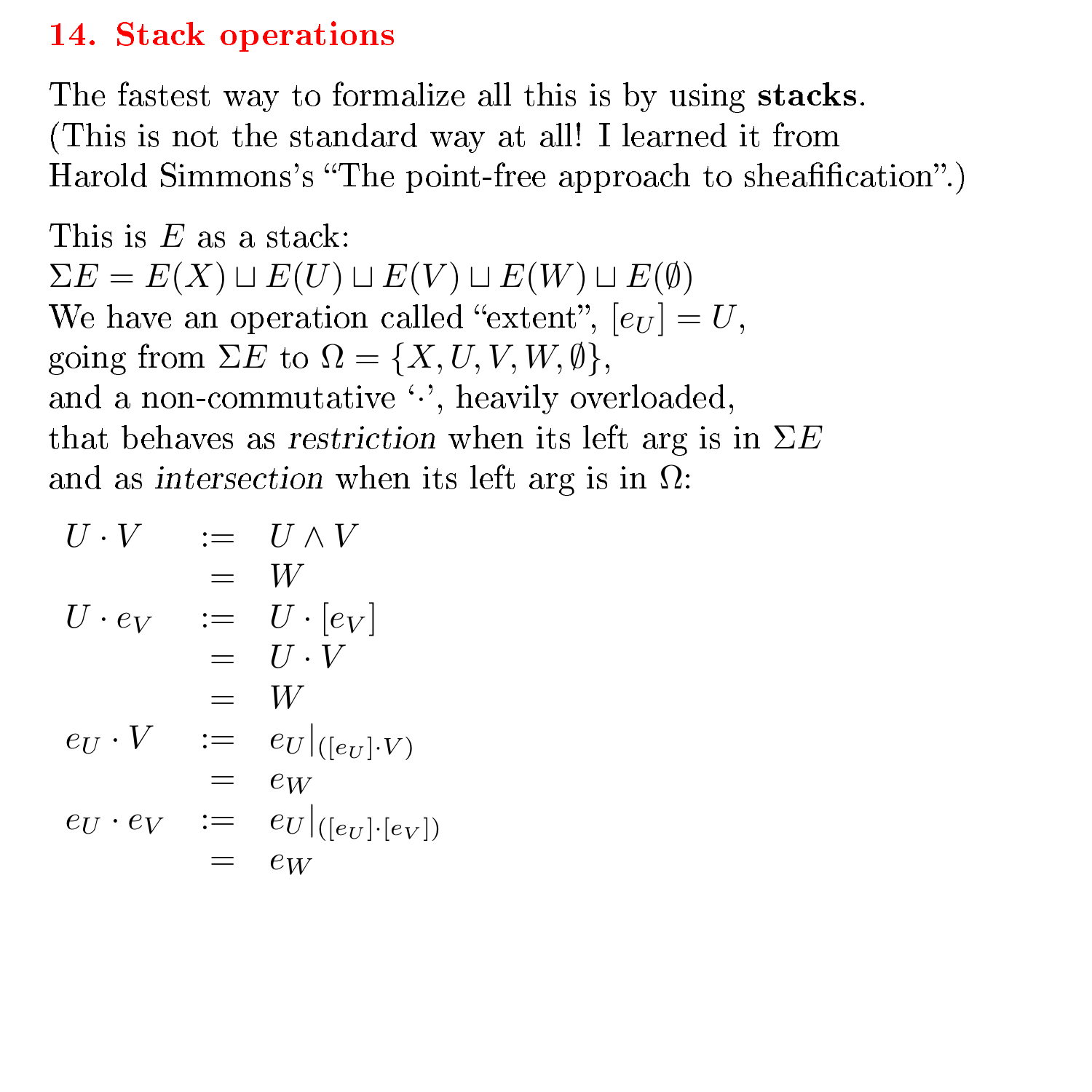### <span id="page-14-0"></span>[15. Stack operations \(2\)](#page-1-12)

The  $\cdot$ ' also accepts sets as arguments, with the usual conventions:  ${a,b} \cdot {c,d} = {a \cdot c, a \cdot d, b \cdot c, b \cdot d},$  $a \cdot \{b, c\} = \{a \cdot b, a \cdot c\},\$  ${a,b} \cdot c = {a \cdot c, b \cdot c}.$ (Also:  $[\{a, b\}] = \{[a], [b]\}.$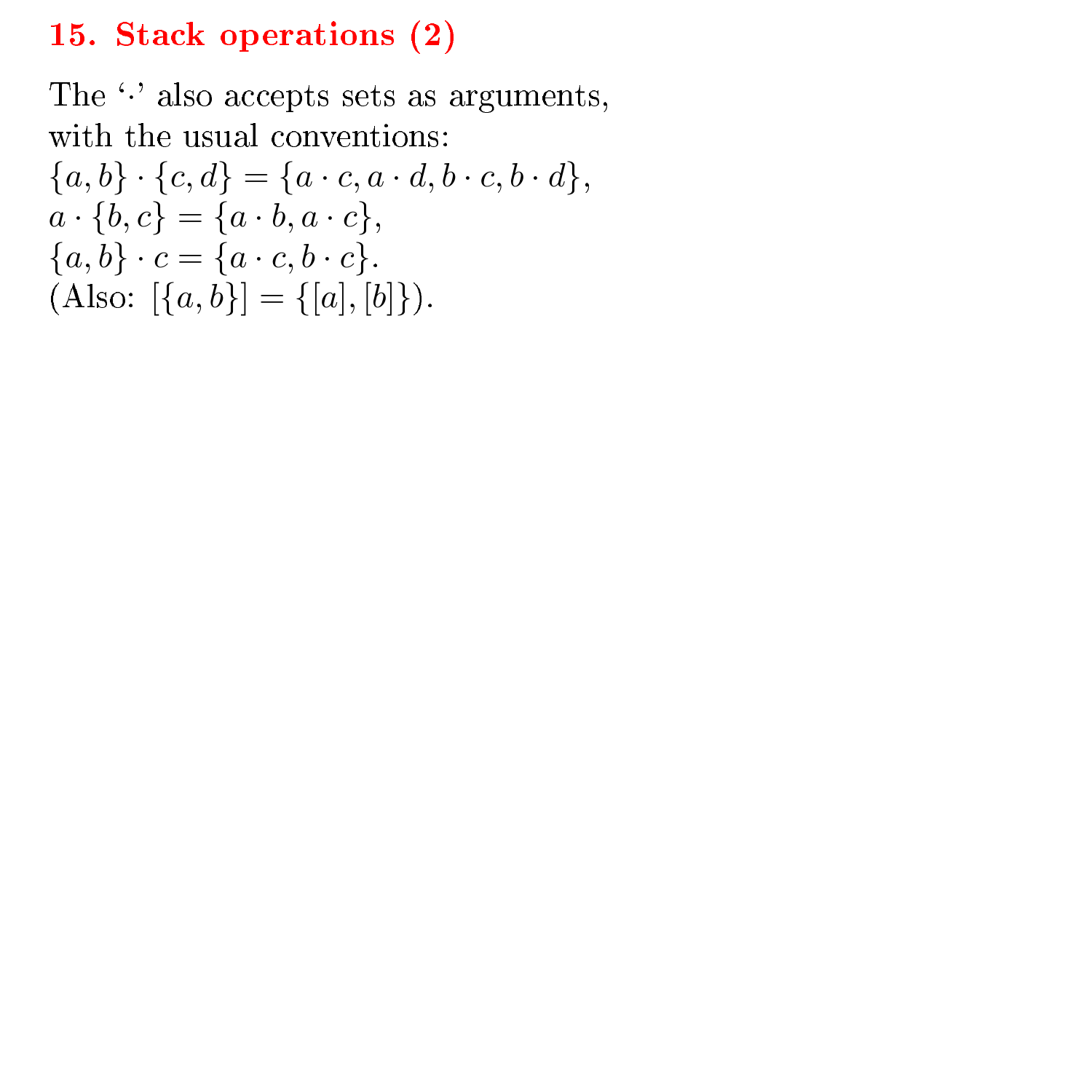#### <span id="page-15-0"></span>[16. Covers and families](#page-1-13)

Def: a cover is a subset of  $\Omega$ . (Example:  $\{U, V\}$ ) Def: a family is a subset of  $\Sigma E$  "where [·] is injective". Def: a **compatible family** is a family "where  $\cdot$  commutes". Example 1:  $\{e_V, e'_V\}$  is not a family. Example 2:  $\{e_U, e_V\}$  is a compatible family. Example 3:  $\{e_X, e'_V\}$  is non-compatible family.



Notation for covers:  $\mathcal{U}, \mathcal{V}, \ldots$ , where  $\bigcup \mathcal{V} = V$ . Notation for families:  $e_{\mathcal{U}}$ , where  $[e_{\mathcal{U}}] = \mathcal{U}$ . Def: a cover U is (downward) saturated when  $\mathcal{U} \cdot \Omega = \mathcal{U}$ . Def: a family  $e_{\mathcal{U}}$  is (downward) saturated when  $e_{\mathcal{U}} \cdot \Omega = e_{\mathcal{U}}$ . Example 4:  $\{U, V\} \cdot \Omega = \{U, V, W, \emptyset\}.$ Example 5:  $\{e_{U}, e_{V}'\} \cdot \Omega = \{e_{U}, e_{V}', e_{W}, e_{\emptyset}\}.$ Example 6:  $e_X \cdot \Omega = \{e_X, e_U, e_V, e_W, e_\emptyset\}.$ Example 7:  $e_X \cdot \{U, V\} \cdot \Omega = \{e_U, e_V, e_W, e_{\emptyset}\}.$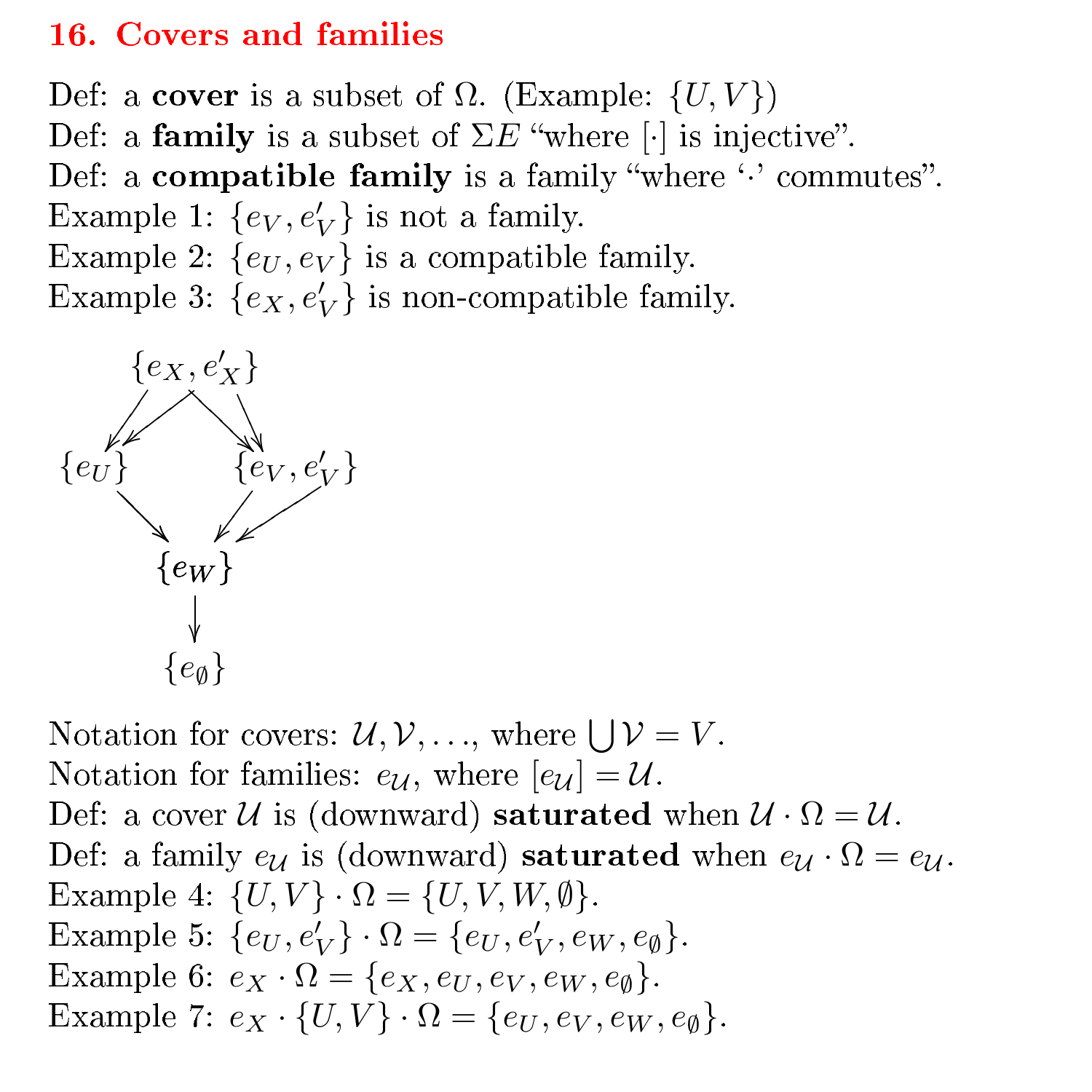### <span id="page-16-0"></span>[17. Saturated families](#page-1-14)

Let's annotate saturated covers with a ' $\bullet$ '. So:  $\mathcal{U}, \mathcal{U}', \mathcal{U}^{\bullet}, \mathcal{U}^{\bullet}$  are saturated families, possibly different, all "covering  $U$ ".

Let's write the saturation operation, ' $\Omega$ ', as '()•', and let's say that  $\mathcal{U} \approx \mathcal{V}$  when  $(\mathcal{U})^{\bullet} = (\mathcal{V})^{\bullet}$ , and write the equivalence classes as  $[\mathcal{U}]$ .

On finite DAGs each equivalence class has both a top element and a bottom element:

 $[\mathcal{U}] = {\mathcal{U}' \mid (\mathcal{U})^{\circ} \subseteq \mathcal{U}' \subseteq (\mathcal{U})^{\bullet}}.$ 

The operation  $(U)^\circ$ , that drops all "non-essential open sets" in a cover, is new...

and it also makes sense for families.

Examples:  ${U, V, W}^{\bullet} = {U, V, W, \emptyset}$  ${U, V, W}^{\circ} = {U, V}$  ${e_U, e_V, e_W}$ <sup> $\bullet$ </sup> =  ${e_U, e_V, e_W, e_\emptyset}$  ${e_U, e_V, e_W}^{\circ} = {e_U, e_V}$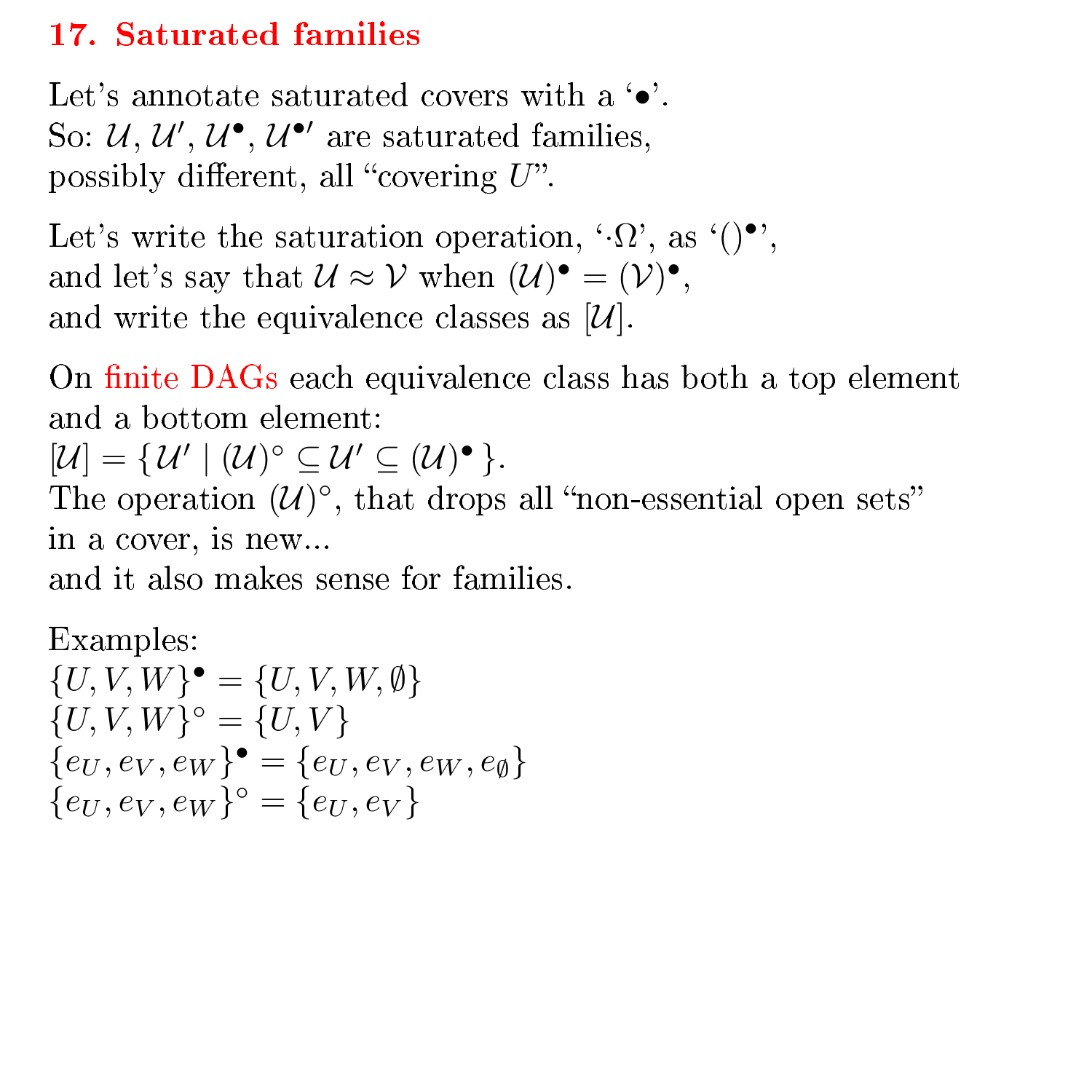#### <span id="page-17-0"></span>[18. Adding unions](#page-1-15)

In a sheaf  $F : \mathbb{K} \to \mathbf{Set}$  every compatible family  $f_{\mathcal{U}}$  can be glued in a unique way to obtain a  $f_{U}$ , and we can obtain  $f_{\mathcal{U}}$  back from  $f_{U}$ :  $f_{\mathcal{U}} = f_{U} \cdot \mathcal{U}$ .

To understand what is going on here we need another notion of saturation...

The  $\bullet$  saturation adds smaller opens sets to a cover; The **••** saturation also adds unions to a cover.

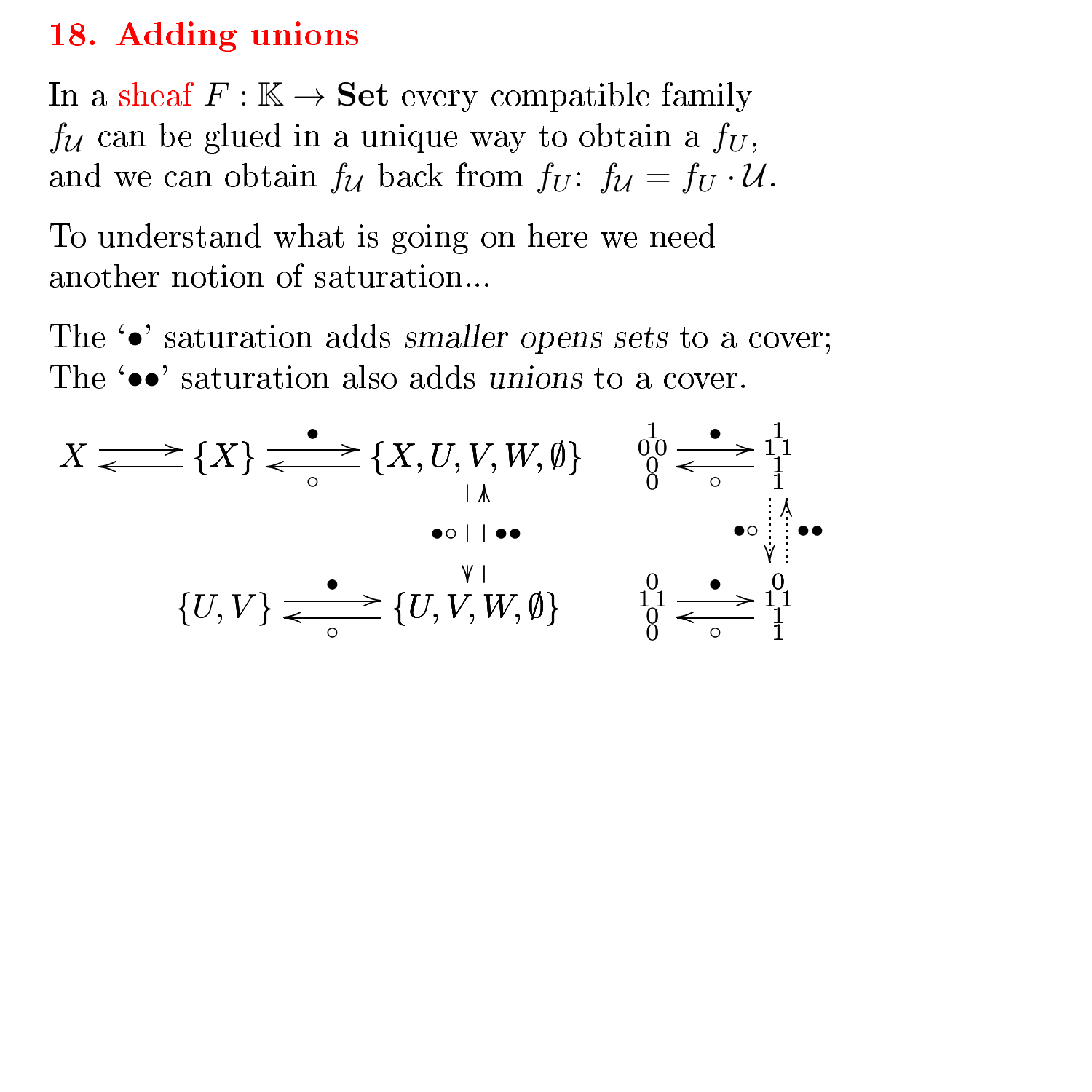### <span id="page-18-0"></span>[19. Priming](#page-1-16)



To understand "topological sheaves" we take a DAG (e.g.,  $V$ ) and prime it twice; the operations '••' and '•∘' work on  $\mathbb{V}''$ .

For "generic" sheaves ("sheaves on a site") we take any DAG  $\mathbb D$ to play the role of  $\mathbb{V}'$  and an operation '\*' on D that obeys three rules (obeyed by  $\bullet\bullet\bullet$ , of course), and from there on we treat what were "open sets" as "truth-values" (!!!), and the ' $\ast$ ' as a modality (!!!!!).